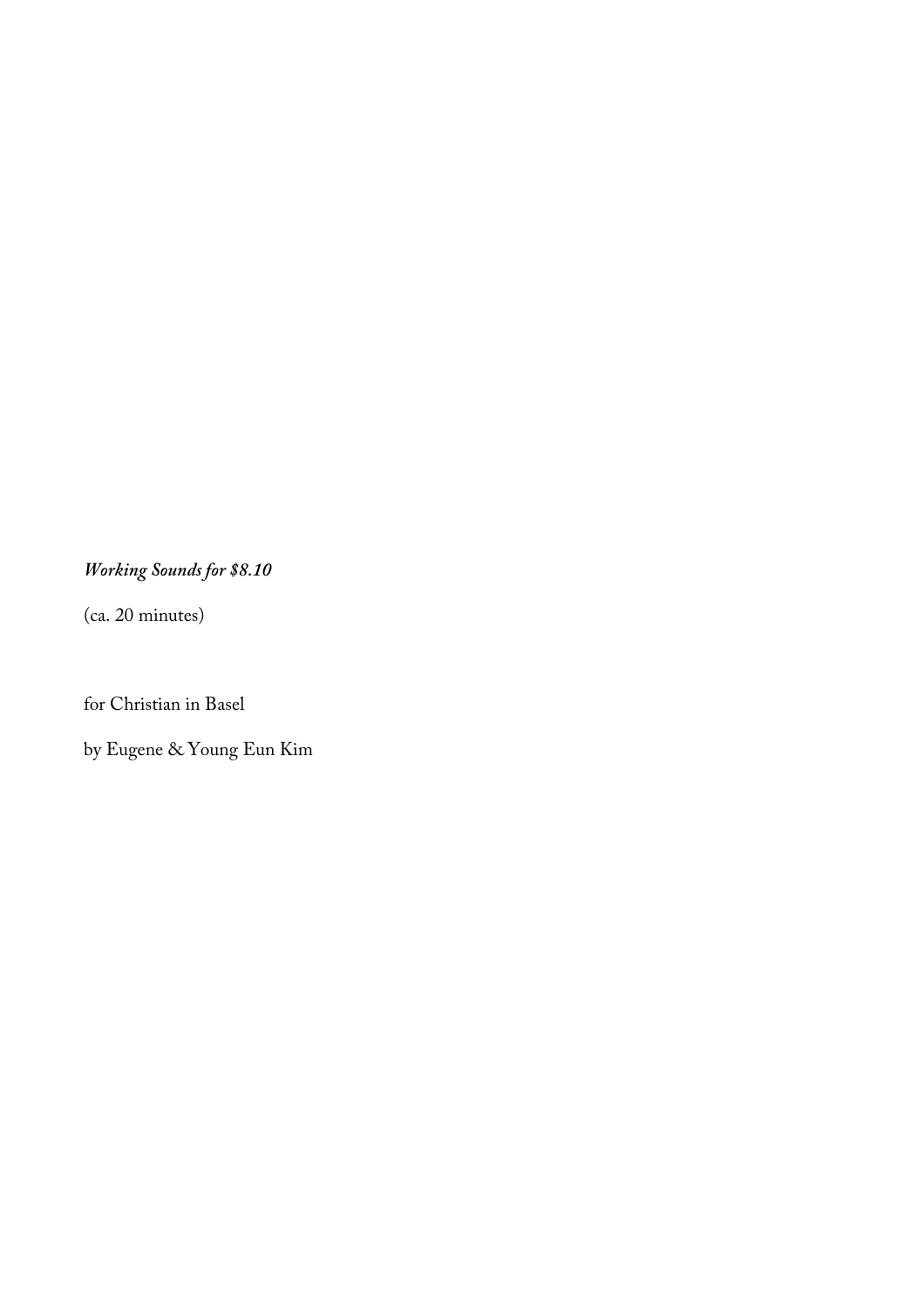## **Program Notes**

*Guiding thoughts approximating an interpretive frame:*

1 It is in our creative interests to bring the materiality of the performance space into conscious perception. Rooms like this help contain what attractive sounds and silences are produced here. But neither the performance nor the protective capabilities of the room may exist optimally without some quiet processes of outsourced labor.

2 The system of elements chosen to embody the identity of this hall are its curtains and windows, and their scheduled maintenance (routine cleaning). They are functional modulations that contribute in retrospect to direct perceptions toward the concert stage. Thus, presented here is a configuration which inverts and re-weaves these relationships, resembling a complementary form of performance situated on the peripheries of musical-social events.

3 Christian Smith is a dear friend. This piece, more than just a portrait of neglected silences, is also a dedication to the modes of solitude between our meetings. He was raised in Cincinnati, Ohio, USA, where the minimum wage is \$8.10 per hour as of 2016.

## **Materials**

- 1. Portable media player + earphones
- 2. Laptop
- 3. External speakers + auxiliary mini jack cable (+ mixer/interface if needed)
- 4. Damp cleaning rag (microfiber cloths work best)
- 5. Two tracks of audio given by the composer
	- i. Track A contains a radio show, silence, and four edited songs
	- ii. Track B contains instructions, the Intermission piece, and a conversation
- 6. A medium-sized desk
- 7. Largest timpani and bass drum in possession + softest mallets available

## **Initial setup checklist**

- $\square$  Curtains are closed, all windows shut (from the beginning of the program, if possible).
- $\Box$  Levels for all audio playback should be adjusted to the volume of a quiet conversation. The idea is *not* for everything to be heard clearly, nor for the audio to fill the hall. For reference, the Intermission piece on Track B (7:22) should be *barely audible*.
- $\Box$  The portable media player with Track B loaded and earphones should be set and ready in the Instrumentenlager.
- $\Box$  The cleaning rag, external speakers, the score, and aux cable, along with any other equipment, should be placed on a medium-sized table near the windows, towards the back of the hall (see diagram on pg. 3).
- $\square$  Speakers are angled generally towards the windows, not too close to each other.
- $\Box$  The laptop with Track A loaded should placed on the floor or on a chair, facing away from the audience.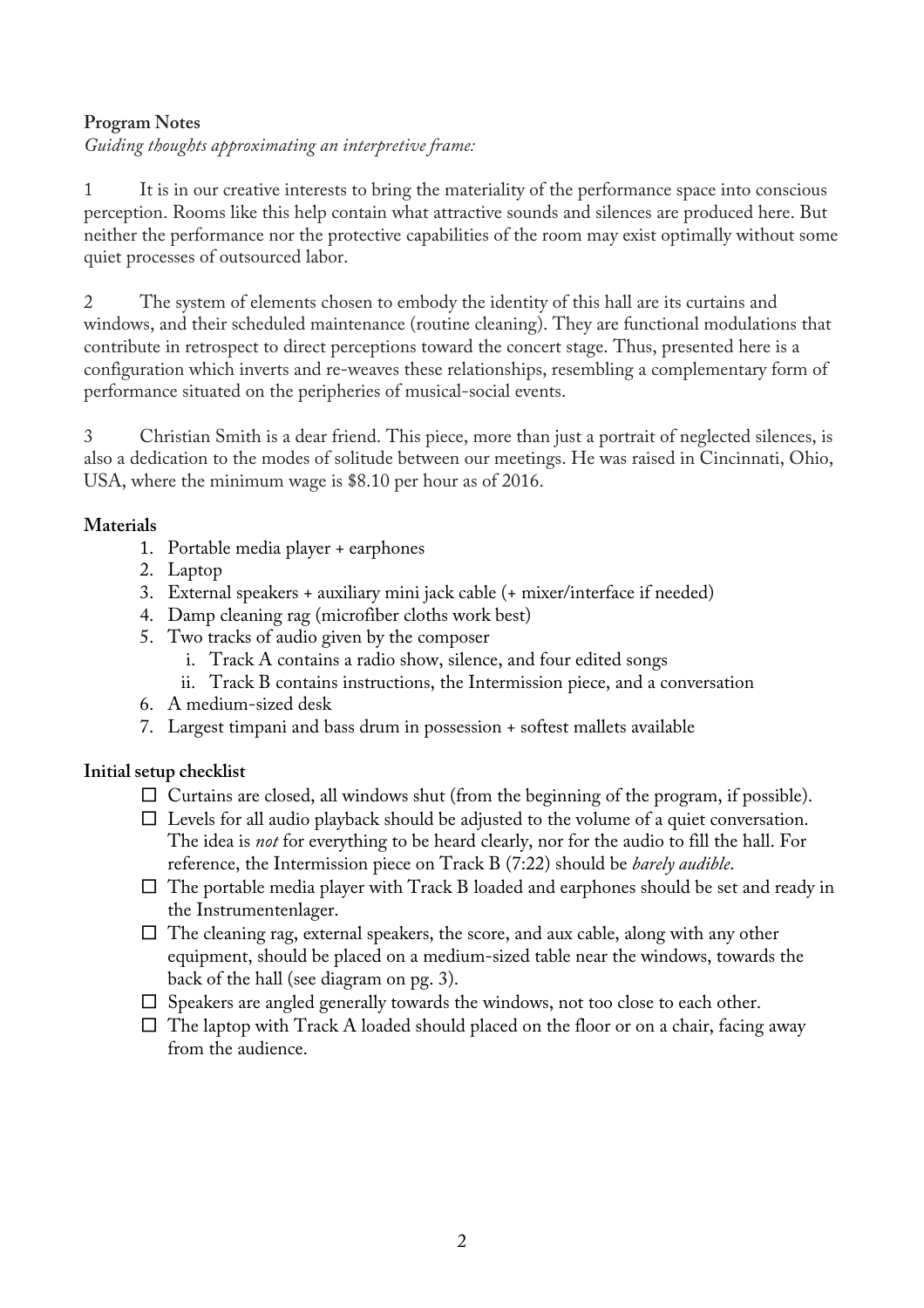# **Floor plan of initial setup**



3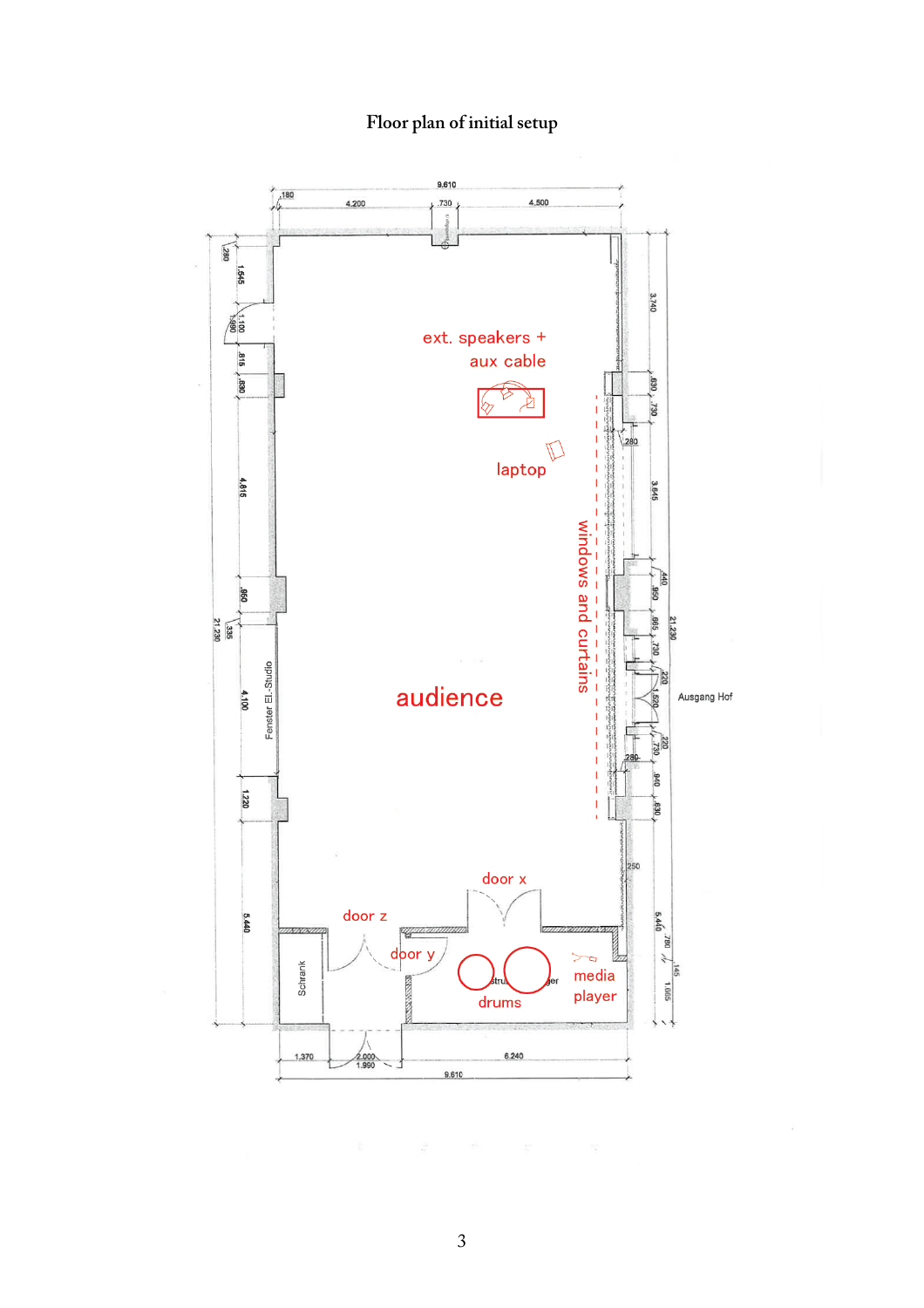## **PART ONE**

*For one performer, media playback, curtains, and windows*

- 1. After finishing the previous piece, turn up all hall lights and walk over into the Instrumentenlager. Shut the doors behind you and prepare to play Track B on your media player. Be sure it contains enough battery power.
- 2. Begin the piece by starting Track B. Continue to follow instructions on the audio track.

#### Transcription of instructions on Track B:

Hello Christian, congratulations for everything you've done so far! I'm sure you've read and listened to this even before the performance, I wonder what this does to your mind and body during the actual thing? Throughout the performance, please try not to react theatrically to these instructions. Before going out, be sure that you are only wearing your right earbud, with the left earbud hanging at your chest.

Now open both doors, but don't close them behind you. Walk swiftly, but not hurriedly, to the table setup. I'll give you a moment to get there. They're not clapping, are they?

Go ahead and start Track A on the laptop in 5, 4, 3, 2, 1, play. Sound check: make sure it's loud enough that you can hear it while standing near the windows. The voices on the track are ours, talking about the songs on your playlist. Listen for a bit, even if most of it is incomprehensible. Young Eun has insightful things to say.

[when bbymutha starts] Now it's time to clean some windows. Grab the damp cleaning rag and walk over to the leftmost side of the curtain wall. Pull the curtain to the right to reveal just one window (from here on out, I'm referring to the bottommost window). Begin cleaning this window and do not stop until the next cue.

[when Beach House starts] Finish up the cleaning. Open the window lengthwise, from the top—so, if I assume correctly with this type of window, it's when you turn the handle 180º upwards. Do be mindful of what may enter the room (e.g. rainwater, animals, insects, wind, vulgar noises, cigarette smoke, etc.).

Now pull the curtain to the right, revealing the next window. Repeat the procedure thus far.

[when Justin Bieber starts] Good job, Christian. Open, then pull away the curtain, next window to the right…

[when Danny L. Harle starts] Time to open this one. When you pull away the next set of curtains, reveal only the double doors. Swing both doors wide open once you've finished cleaning them.

"Always Remember" should be fading out. Walk quietly over to the table and get ready to unplug your media player. Once the media player is unplugged, you will connect it to the aux cable. You will then hit play on the media player again soon thereafter.

You may unplug the player…now. [end of transcription]

#### **\*Note: for optimal alignment, re-start Track B on the media player five seconds after unplugging it.**